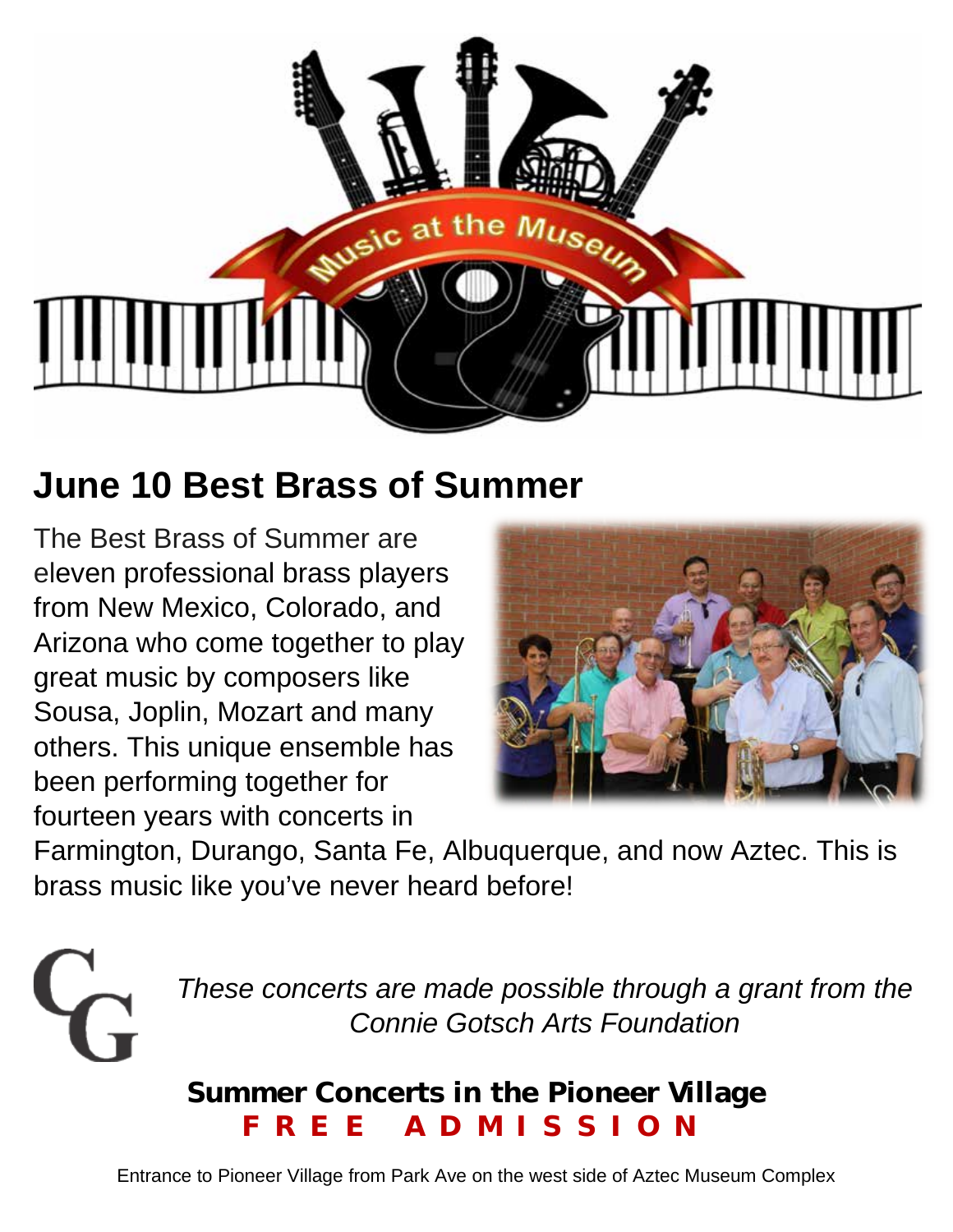

# **July 8 The Badly Bent**

Based in Durango, Colorado, The Badly Bent was the winner of the 2005 Telluride Bluegrass Festival band competition and has performed at over 100 festivals across the United States. The band has recently released its third CD, "Too Late To Care". The band is comprised of Cindi Trautmann (fiddle, vocals), Patrick Dressen (guitar, vocals), Mark Epstein (banjo, vocals),



Joel Denman (mandolin, vocals), and Guy Ewing (bass).

www.thebadlybent.com



*These concerts are made possible through a grant from the Connie Gotsch Arts Foundation*

#### **Summer Concerts in the Pioneer Village FREE ADMISSION**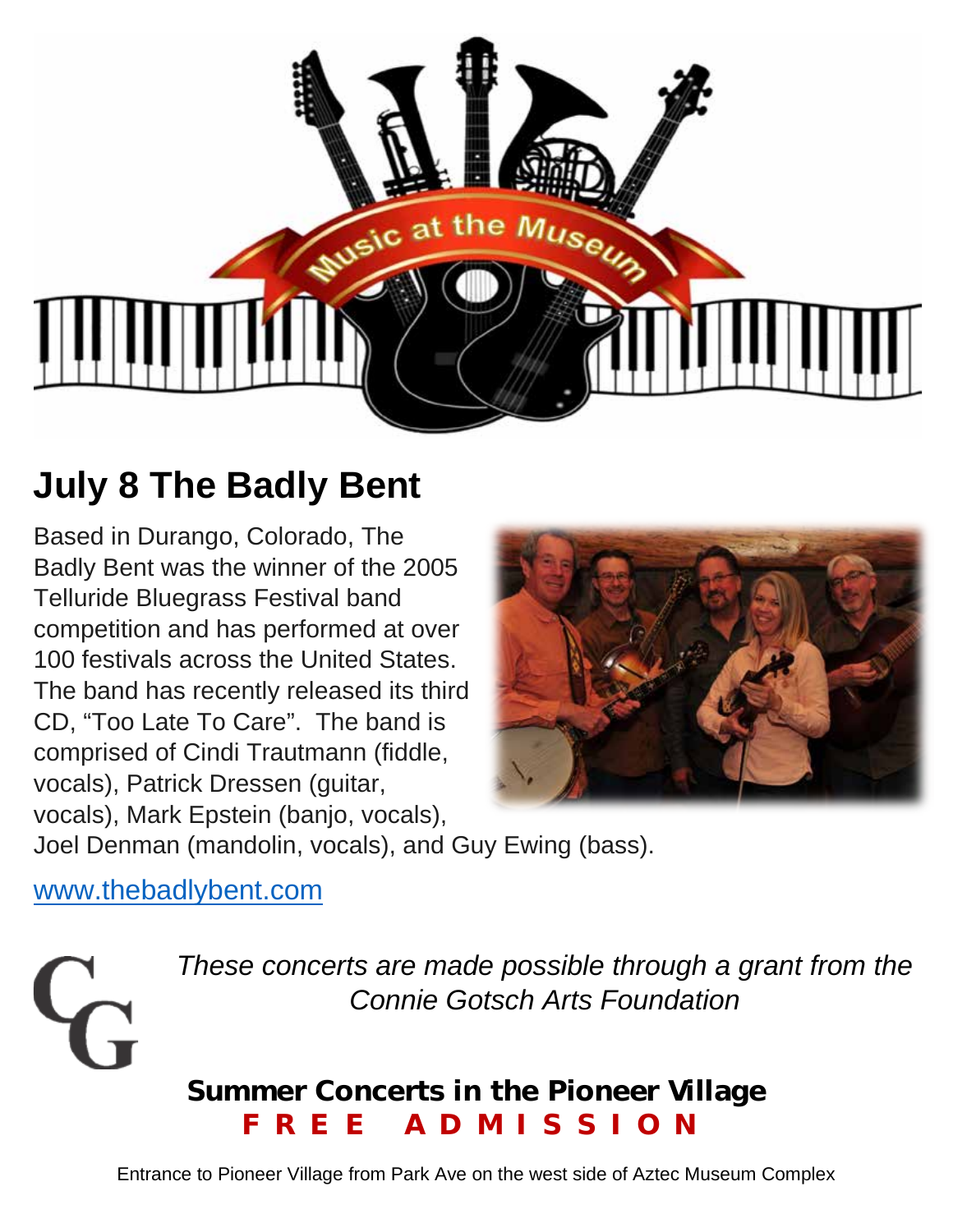

## **August 12 - Lone Piñon**

Lone Piñon is a New Mexican string band, or "orquesta típica", whose music celebrates the integrity and diversity of their region's cultural roots. With fiddles, upright bass, guitars,



accordions, vihuela, and bilingual vocals, they play a wide spectrum of the traditional music that is at home in New Mexico. "They make the music of the border into something living, breathing and absolutely enticing." (*fRoots magazine*)

www.lonepinon.com



This concert is being presented with assistance from the Northwest New Mexico Arts Council.

### **Summer Concerts in the Pioneer Village FREE ADMISSION**